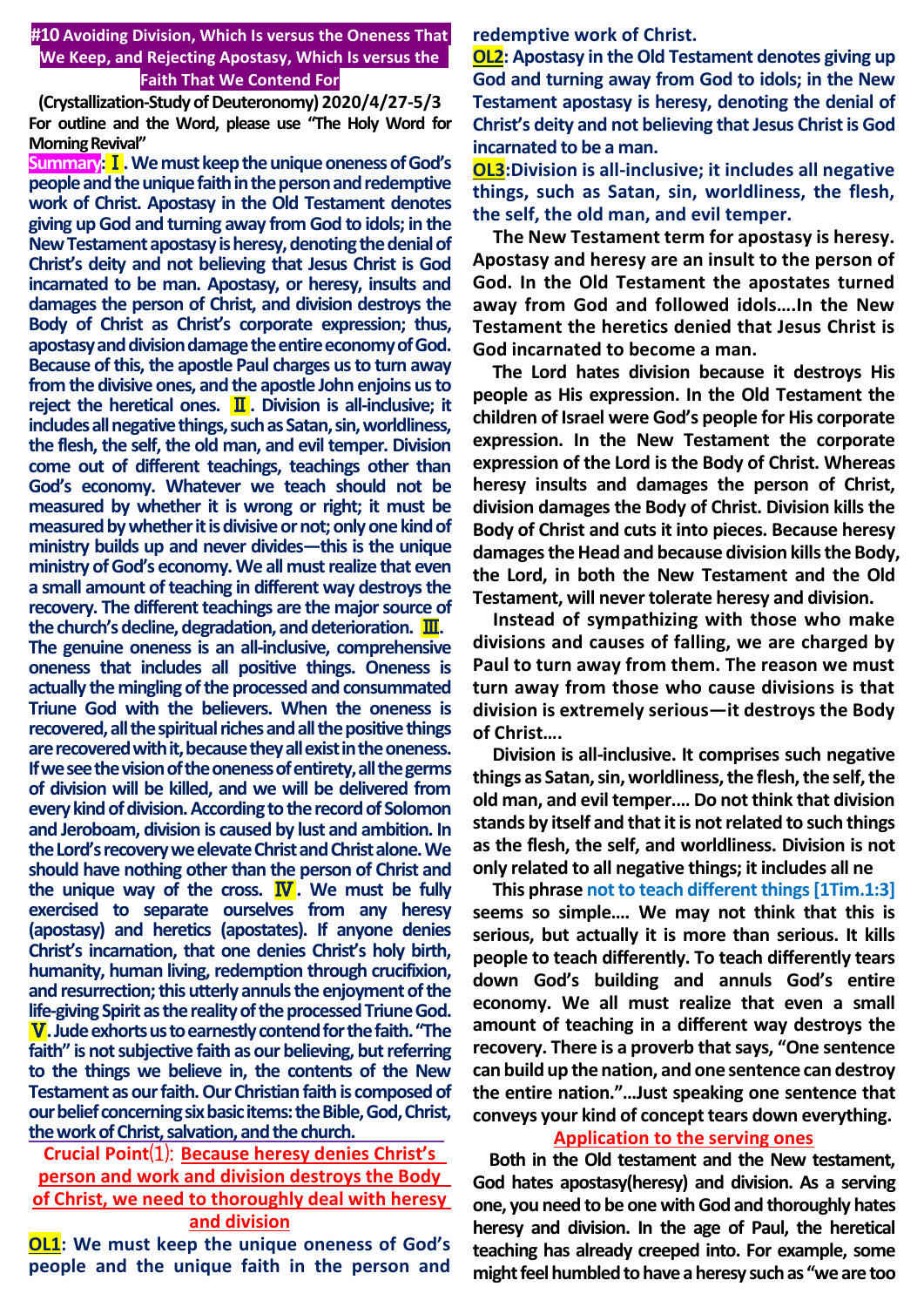**impudent to worship Lord Jesus. Let us worship the Lord indirectly through worshipping the angels". Apparently this seems humility. But this heresy nullifies the enjoyment of Christ by the believers. The church is the fullness of Christ, so without enjoying Christ, there cannot be the church. Also the enjoyment of Christ is based on the eternal redemption of Christ. Heresy destructs believers from enjoyment of God-man Christ by denying the effectiveness of Christ's redemption through plausible humility. You can discern the ministry or service not by discerning if it is good or bad, but by discerning if it causes you to love Christ more, if it causes you to enjoy Christ more.**

**And you need to beware of the division. Some like to form a group and fellowship only with those who get along with. They have their own reasons to such a divisive work, but the basic reason is the negative things such as Satan, sin, the world, flesh, self, old man and short temper. We should not form any group with your favorite preference in the church life. That will nurture your flesh and oppress your regenerated spirit and become the seed of division. You need to be so keen to your own divisive tendency and other's divisive acts. Don't tolerate yourself and others by saying "let it be like that since it is such a small thing". Please do not think that forming a group like this is a small thing. This will destroy the oneness of the Body and enough to cause us to lose the blessing. Those who do like this will destroy their own church life, those who form a group with and give bad influence to other brothers and sisters.**

**Since God told us to eliminate heresy and division thoroughly, you also need to deal with them strictly. Admonish those are touching division in a strict way. If the person does not repent, refuse such a one. To those who preach heresy, we should not welcome them to our home or greet them. In this way we would not have any contact with them nor share their heresy. Such a heresy is a blasphemy to God and contagious like leprosy.**

Ⅱ**John 10 If anyone comes to you and does not bring this teaching, do not receive him into your house, and do not say to him, Rejoice! 11 For he who says to him, Rejoice, shares in his evil works. FN "anyone comes to you and does not bring this teaching," A heretic, an antichrist, a false prophet, one who denies the divine conception and deity of Christ, as today's modernists do.**

**Prayer** : **"Oh Lord Jesus, I thoroughly hate the tendency of heresy and division in me and eliminate them. Also I become watchful so that any heresy nor division creep into the church life. Bless the church life in Christ's person and work and the oneness of the Body of Christ.**"

**Crucial Point**⑵: **To protect the oneness of the Body of Christ, you must destroy high places within you** 

#### **that come from lust and ambition**

**OL1: For the recovery and preservation of the genuine, all-inclusive oneness, we must destroy the high places.**

**OL2: To preserve the oneness of His people, God required that they come to the unique place of His choice; the high places were a substitute and an alternative for this unique place.**

**OL3: A high place is an elevation, something lifted above the common level; in principle, every high place, every division, involves the uplifting, the exaltation, of something other than Christ.**

**OL4:The record of the building of the high places under Solomon and Jeroboam has a spiritual significance; it was written for our spiritual instruction. According to this record, division is caused by lust and ambition; Solomon is an example of the former, and Jeroboam is an example of the latter.**

**To set up a high place is to have a division. Hence, the significance of high places is division….To preserve the oneness of His people, God required that they come to the unique place of His choice. The high places, however, were a substitute and an alternative for this unique place….The unique place, Jerusalem, signifies oneness, whereas the high places signify division. Just as all manner of evil and abominable things were related to the setting up of the high places, so, in New Testament terms, all manner of evil is related to division.**

**According to the record in 1 Kings, two kings…took the lead to set up the high places. In the case of Solomon, the building of the high places was related to the indulgence of lust. Solomon had hundreds of wives and concubines….His wives had "turned his heart after other gods". In the case of Jeroboam, the building of the high places was related to ambition.…Fearing that the kingdom would return to the house of David if the people went to Jerusalem to worship, Jeroboam "made a house of high places".** 

**The ground of oneness is not simply a matter of one city, one church. The ground of oneness is deeper, richer, higher, and fuller than this. We all must learn that in this universe God has chosen only one place, and that place is the church. God requires us to go to this place He has chosen. Spiritually speaking, we must destroy every place other than the church and every name other than the name of Christ. This means that we must destroy our culture and religious background….The places that we must destroy include our disposition, temperament, and habits. We must destroy everything that damages the oneness of the one new man.**

#### **Application to young working saints/graduate students**

**A "high place" in Deuteronomy means building of the worship center other than Jerusalem and elevating**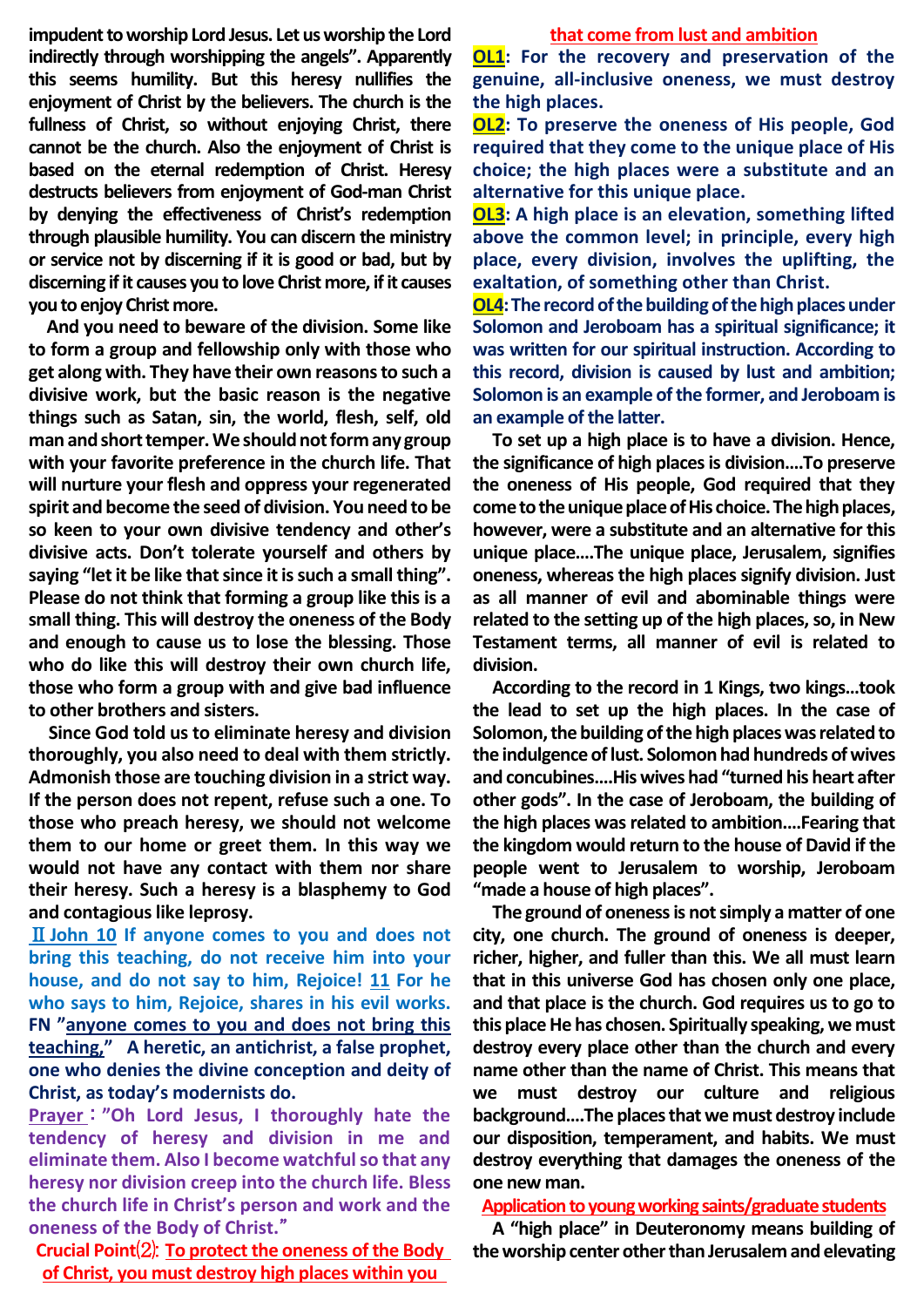**something other than the name of the Lord. This brings division. Please recognize that there is divisive element in the fallen man's personality, custom, pride, quick temper, lust, and ambition. You should never be proud without appreciating God and never glorify yourself.**

**Rom. 1:21 Because though they knew God, they did not glorify Him as God or thank Him, but rather became vain in their reasonings, and their heart, lacking understanding, was darkened.**

**Please feel grateful to your environment that God has arranged for you. When you achieve something successful, please give thanks to God first. Making God as your God is relating to glorifying God and giving thanks to God. Therefore, you should train yourself to give thanks to God in your daily life. You can pray like the following.; "Lord Jesus, thank you for the new morning. Lord Jesus, thank you for the daily food. Lord, thank you for my husband/wife. Thank you Lord because of my children/parents. Thank you Lord because of my boss/staff. Thank you Lord because I can gain a steady income from my job. Lord Jesus, it is you who made my project become successful. So I cannot glorify me by stealing credit from you. Lord, thank you for your blessing. Every people, situations, and things around are being arranged for my transformation. Lord Jesus, I thank you and glorify you." When you hear a small voice within you telling "you should give thanks to the Lord", give thanks to the Lord within no time. If you fail to give thanks at that moment, immediately a high place starts growing up within you. By being thankful, you can stand against Satan's work of division within you and destroy it. Then you can be saved from division and so be blessed by God.**

**1 Thes. 5:16 Always rejoice, 17 Unceasingly pray, 18 In everything give thanks; for this is the will of God in Christ Jesus for you.**

## **Crucial Point**⑶**: Our Christian faith is our belief composed of six basic items: the Bible, God, Christ, the work of Christ, salvation, and the church.**

**OL1: "The faith" in Jude is not subjective faith as our believing but objective faith as our belief, referring to the things we believe in, the contents of the New Testament as our faith, in which we believe for our common salvation.**

**OL2: Our Christian faith is composed of our belief concerning six basic items: The Bible, God, Christ, the work of Christ, salvation, and the church.**

**a) The Bible: We believe that the Bible, word by word, is divinely inspired by God, as the breath of God.**

**b) God is uniquely one but triune: The Godhead is distinctively three, but They are not three Gods separately. In the Old Testament and in the New Testament, the Bible tells us definitely that God is** 

**one.**

**c)The person of Christ: Christ was the very God in eternity and became a man in time. His deity is complete, and His humanity is perfect. Hence, He is both God and man, possessing both divinity and humanity.**

**d)The work of Christ: Christ first became a man in incarnation and died on the cross for our redemption. Then He rose from the dead for our regeneration, ascended to the heavens to be the Lord of all, and will come back as the Bridegroom to the church and the King of kings to all the nations. These are the main aspects of the work of Christ.**

**e)Salvation: A sinner must repent to God and believe in Christ for forgiveness of sins, for redemption, for justification, and for regeneration in order that he may have the eternal life to become a child of God and a member of Christ.** 

**f)The Church: The church, composed of all the genuine believers in Christ, as the Body of Christ, is universally one, and a local church as the expression of the Body of Christ is locally one—one city, one church.…This does not mean, however, that a real believer in Christ who does not agree with one city, one church is not saved. He or she is saved, but there is something lacking, not for salvation but for the proper church life.**

**We have to fight the good fight of such a faith. We have to contend for such a faith. We have to teach and preach such a faith.**

**Application for young people & college students The Bible: 2 Tim. 3:15 And that from a babe you have known the sacred writings, which are able to make you wise unto salvation through the faith which is in Christ Jesus. 16 All Scripture is Godbreathed and profitable for teaching, for conviction, for correction, for instruction in righteousness, Since Bible is the word of God, it is quite different from all the books on earth. There is light in the Bible that frees you from the darkness. The Bible also benefits you by getting God's wisdom and fulfilling you. Read the Bible carefully from a young age.**

**Triune God**: **2 Cor. 13:14 The grace of the Lord Jesus Christ and the love of God and the fellowship of the Holy Spirit be with you all. This passage of the Bible shows that the three deities of the Father, the Son, and the Spirit are not for the theological teachings, but for the enjoyment of man. Hallelujah! God is uniquely one but triune God, the Father, the Son, and the Spirit. That is because God himself reaches man and becomes the enjoyment of man.**

**The person and work of Christ**:**John. 1:14 And the Word became flesh and tabernacle among us, full of grace and reality. 1 Cor. 15:45 the last Adam became a life-giving**